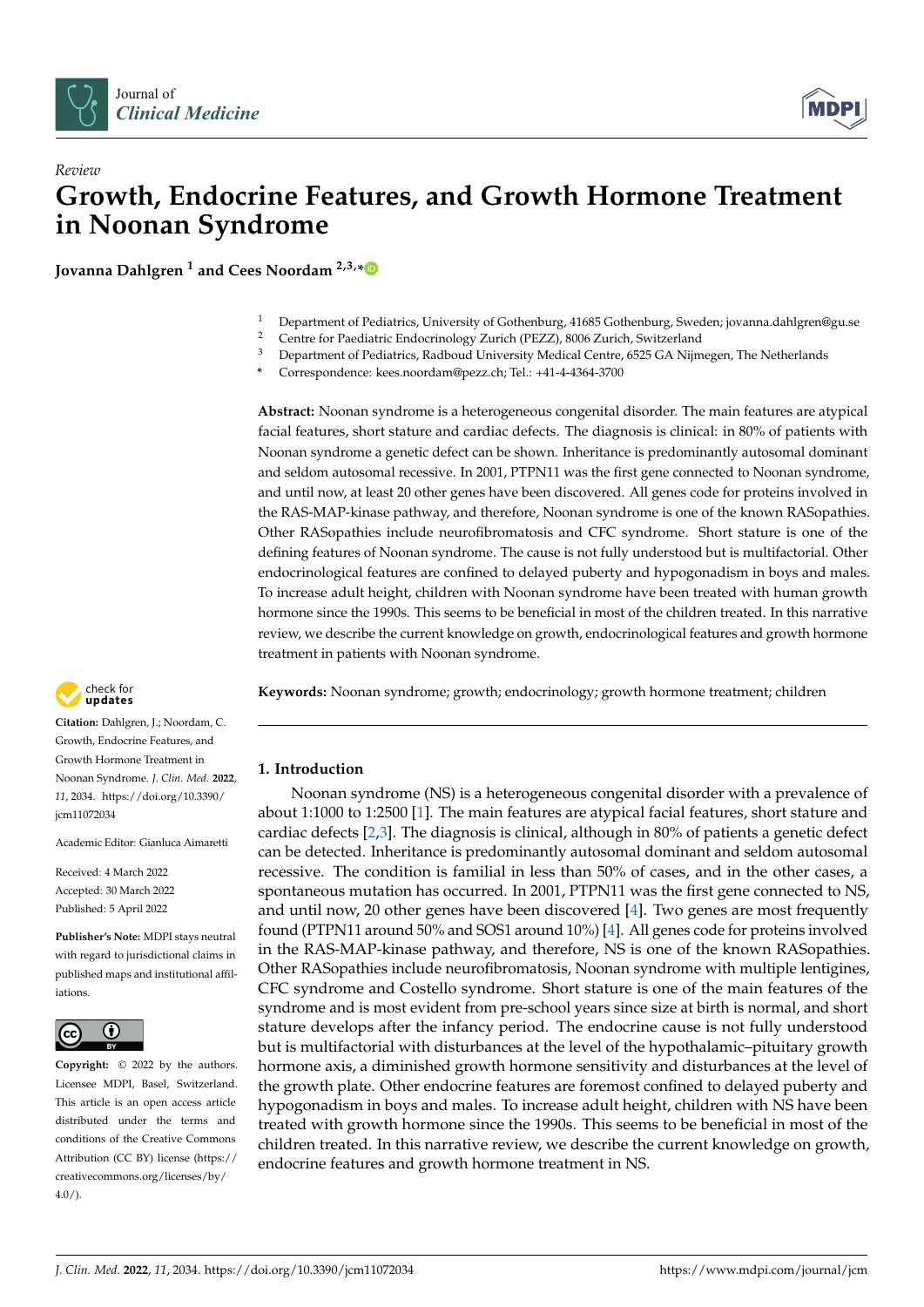# **2. Growth**

Birth weight and length are reported as normal in population-based cohorts [\[5](#page-5-4)[,6\]](#page-5-5) but can be subnormal in cohorts eligible for growth hormone therapy, foremost in children with mutations in PTPN1 and RAF1 [\[7,](#page-5-6)[8\]](#page-5-7). During the first year of life, growth rapidly declines. At the end of the first year, the mean length is on the third centile. It has been hypothesized that growth during the first year of life is influenced by feeding problems or cardiac disease. While both are frequent in NS, Croonen et al. [\[9\]](#page-5-8) showed that growth during the first year was only partially influenced by feeding and cardiac problems; genetic aspects could have a greater impact during this period. Mouse models expressing PTPN11 mutations show a decreased body length upon weaning [\[10\]](#page-5-9). After the first year, the mean height of children with NS is around the third centile. Children with NS enter puberty later and reach their adult height later than normal children as their bone age is retarded by approximately 2 years. A genotype–phenotype relationship can be observed as children with mutations in PTPN-11, KRAS and RAF1 are reportedly shorter than children with mutations in SOS1 or BRAF [\[7,](#page-5-6)[8\]](#page-5-7). Adult height has been reported at around 162.5 cm in men and 153 cm in girls [\[6,](#page-5-5)[8,](#page-5-7)[11\]](#page-5-10). In adult cohorts of persons with NS measured after age 24, foremost in males, adult height was significantly higher [\[12](#page-5-11)[,13\]](#page-5-12). In an unpublished Dutch cohort (71 persons) mean adult height, measured after age 24, was around 169 cm in men and 156.5 cm in women, confirming the findings of Binder et al. (unpublished data, Noordam). This illustrates that people with NS, especially males, tend to grow until their early twenties. This should be considered when judging the effect of growth hormone therapy on final height [\[14\]](#page-5-13).

## **3. Endocrine Features**

#### *3.1. Growth Hormone–IGF-1 Axis*

As people with NS show proportionate short stature, the growth hormone–IGF-1 axis has been studied. The number of studies, as well as the study samples, is rather small. In these studies, growth hormone deficiency has not been shown convincingly [\[15,](#page-5-14)[16\]](#page-5-15); however, neurosecretory deficiency has been shown in small cohorts [\[17,](#page-5-16)[18\]](#page-5-17). The IGF-1 levels of people with NS have been shown to be low and could be influenced by retarded puberty or by growth hormone resistance [\[19](#page-5-18)[,20\]](#page-5-19). Over the last decade, with increasing knowledge of molecular biological mechanisms, we have gathered more insight into the possible mechanisms underlying disturbances in growth hormone secretion, growth hormone resistance and growth plate disturbances. It has been shown that hypothalamic– pituitary genes of the RAS-MAP kinase pathway are involved in the development of the hypothalamic–pituitary axis [\[21\]](#page-5-20), which suggests that the hypothalamic–pituitary architecture could be deranged in RASopathies. The previously reported neurosecretory deficiency could be explained by these changes in hypothalamic–pituitary morphology. Binder suggested that decreased growth hormone sensitivity, caused by activation of SHP-2 and subsequently decreased JAK-STAT activity, results in post-receptor growth hormone insensitivity [\[19\]](#page-5-18). Accordingly, in IGF-1 generation tests, a decreased response of IGF-1 to growth hormone has been shown [\[22\]](#page-5-21). Inhibition of the RAS-MAP kinase pathway by newly developed drugs was able to restore IGF-1 production and partially restore normal growth, in mice [\[23\]](#page-5-22). In growth plate hormones, paracrine factors and genes interact for normal growth. Altered growth and architecture of the growth plate have been shown to occur in RASopathies from fundamental studies [\[24](#page-5-23)[,25\]](#page-5-24).

## *3.2. Gonadal Axis*

Puberty typically is delayed by about 2 years for people with NS. Age at menarche is reported as almost 15 years [\[12,](#page-5-11)[26\]](#page-5-25). Mean age at onset of puberty in boys was reported at 13.5 years [\[27\]](#page-6-0), at 13.4 years [\[15\]](#page-5-14), at 13.2 years [\[28\]](#page-6-1) and at 14.5 years [\[13\]](#page-5-12). Few papers reported that the onset of puberty was more often delayed in girls than in boys: 49% in girls vs. 28% in boys [\[29\]](#page-6-2) of which 44% of the girls entered puberty after the age of 13 years [\[30\]](#page-6-3). The latter study suggests an effect of low body weight on the delay of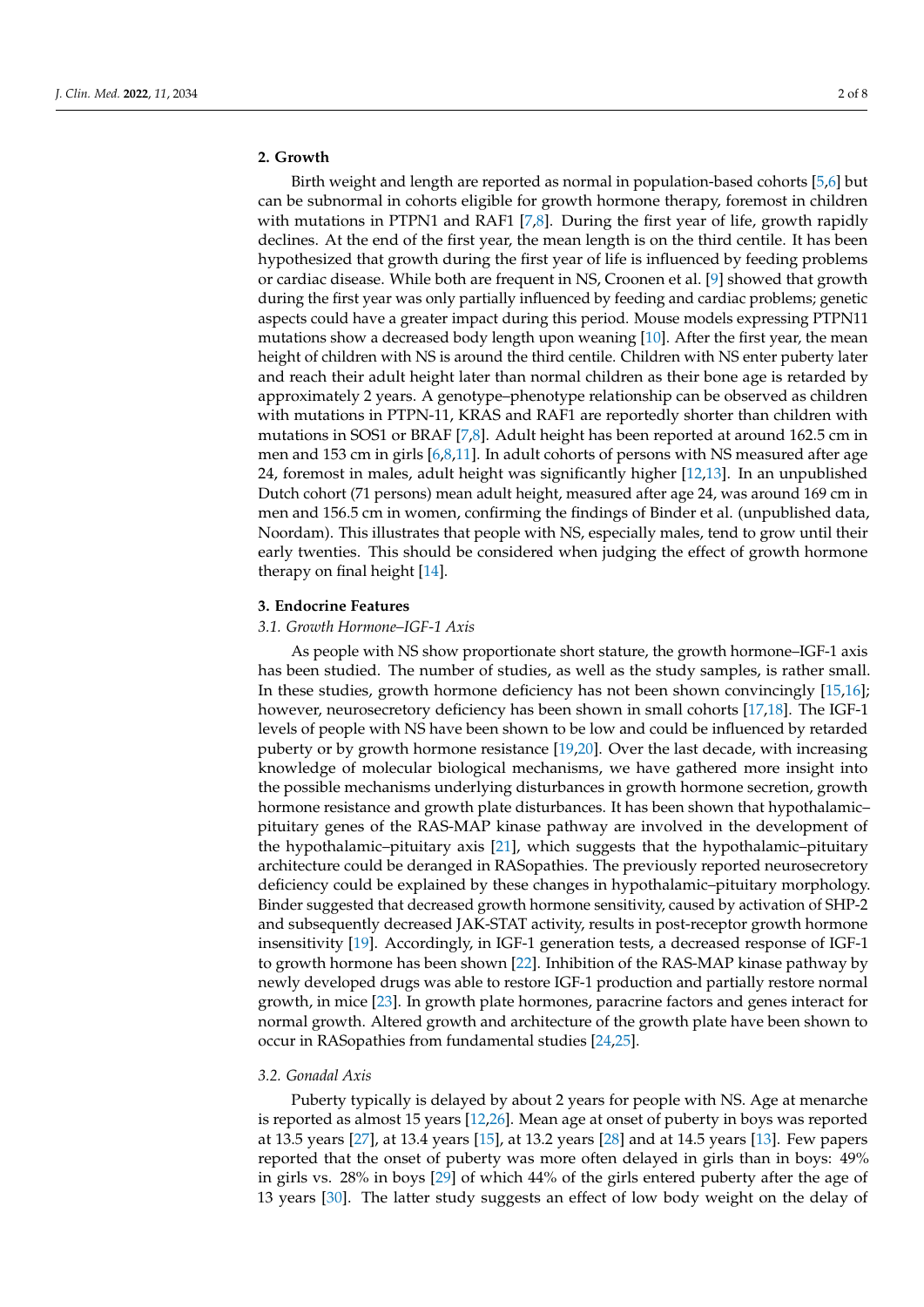puberty [\[29\]](#page-6-2). There are no reports on fertility disturbances in females with NS, suggesting fertility is normal. Testosterone levels were normal in males, but there is increasing evidence for Sertoli cell dysfunction. Sertoli cell dysfunction was reported in a small cohort of boys with Noonan syndrome and normally descended testes, with decreased AMH and Inhibin-B levels [\[31\]](#page-6-4). These findings were confirmed in larger cohorts [\[27](#page-6-0)[,32\]](#page-6-5). The reported Sertoli cell dysfunction was independent of cryptorchidism, which is frequent in NS, or orchidopexy. Despite the delayed puberty, only a minority of the children with NS need a pubertal induction [\[13\]](#page-5-12). Given the Sertoli cell dysfunction, one could expect reduced fertility in men with NS. Data on fatherhood in people with NS are limited. Ranke reported a preponderance of maternal transmission in non-sporadic cases [\[6\]](#page-5-5).

#### *3.3. Thyroid*

Thyroidal antibodies have been reported in NS but overt hypothyroidism is apparently not more common than in the normal population [\[26,](#page-5-25)[33,](#page-6-6)[34\]](#page-6-7). Autoimmune diseases, such as autoimmune thyroiditis as well as systemic lupus erythematosus, celiac disease, autoimmune hepatitis and vitiligo, have been reported [\[35\]](#page-6-8).

## *3.4. Adrenal*

No data exist to suggest that there is any problem with adrenal function. Adrenarche, as well as gonadarche, seems to be delayed for people with NS [\[36\]](#page-6-9).

#### **4. Growth Hormone Treatment**

# *4.1. Effect of Treatment*

Studies into the effects of growth hormone therapy in NS started after the success of growth hormone therapy in people with Turner syndrome in the early 1990s. In the beginning, there were some anecdotal reports with unequivocal results [\[37](#page-6-10)[,38\]](#page-6-11). From these early years, two partially controlled studies took place. A study by MacFarlane et al. [\[39\]](#page-6-12) showed a gain of 3.3 cm in comparison with untreated children after 3 years of growth hormone therapy [\[39\]](#page-6-12). Noordam et al. showed an increment of +0.5 in height SDS over one year of growth hormone therapy compared to controls [\[40\]](#page-6-13). There are, as in virtually all conditions treated with growth hormone, no long-term controlled studies evaluating the effect of growth hormone therapy on final height in NS. Therefore, we must base our evidence of the efficacy of growth hormone therapy in NS on the available observational studies.

Over the years, more studies on the effect of growth hormone therapy on the final height of children with NS have been conducted with larger sample sizes [\[28,](#page-6-1)[41,](#page-6-14)[42\]](#page-6-15). A few of these studies were post-marketing studies [\[30,](#page-6-3)[42,](#page-6-15)[43\]](#page-6-16). The post-marketing studies are of interest for providing more data on the safety of growth hormone therapy due to the large number of participants involved. Certainly, all studies differ in design, dosing, and patient characteristics, but the common denominator is an increment in final height for national standards of approximately 1.4 SD, with a broad range (SD 0.8) [\[44\]](#page-6-17). Duration of growth hormone therapy and years of therapy before puberty seem to have a positive effect on final height [\[28](#page-6-1)[,30](#page-6-3)[,41\]](#page-6-14). Based on this evolving evidence and two specific studies, short stature in NS is an approved indication for growth hormone therapy [\[28,](#page-6-1)[45\]](#page-6-18).

Findings on growth hormone doses are inconclusive. In most studies, growth hormone dose is, based on prior expertise from Turner syndrome, approximately 45–50 microgram/kg/day. Osio et al. compared 2 doses (33 and 66 microgram/kg/day) and did not find a significant difference [\[28\]](#page-6-1). The treatment duration, especially in the prepubertal years, was clearly superior to other studies. As there is a genotype–phenotype relation regarding height in NS, one could expect a better response to growth hormone therapy in children with mutations in genes other than PTPN11 and KRAS. This could not be shown convincingly due to the smaller numbers and the preponderance of children with PTPN11 in the studies. It should be noted that final height was clearly below the target height, but the majority of children reached a height in the normal range (>−2 SD).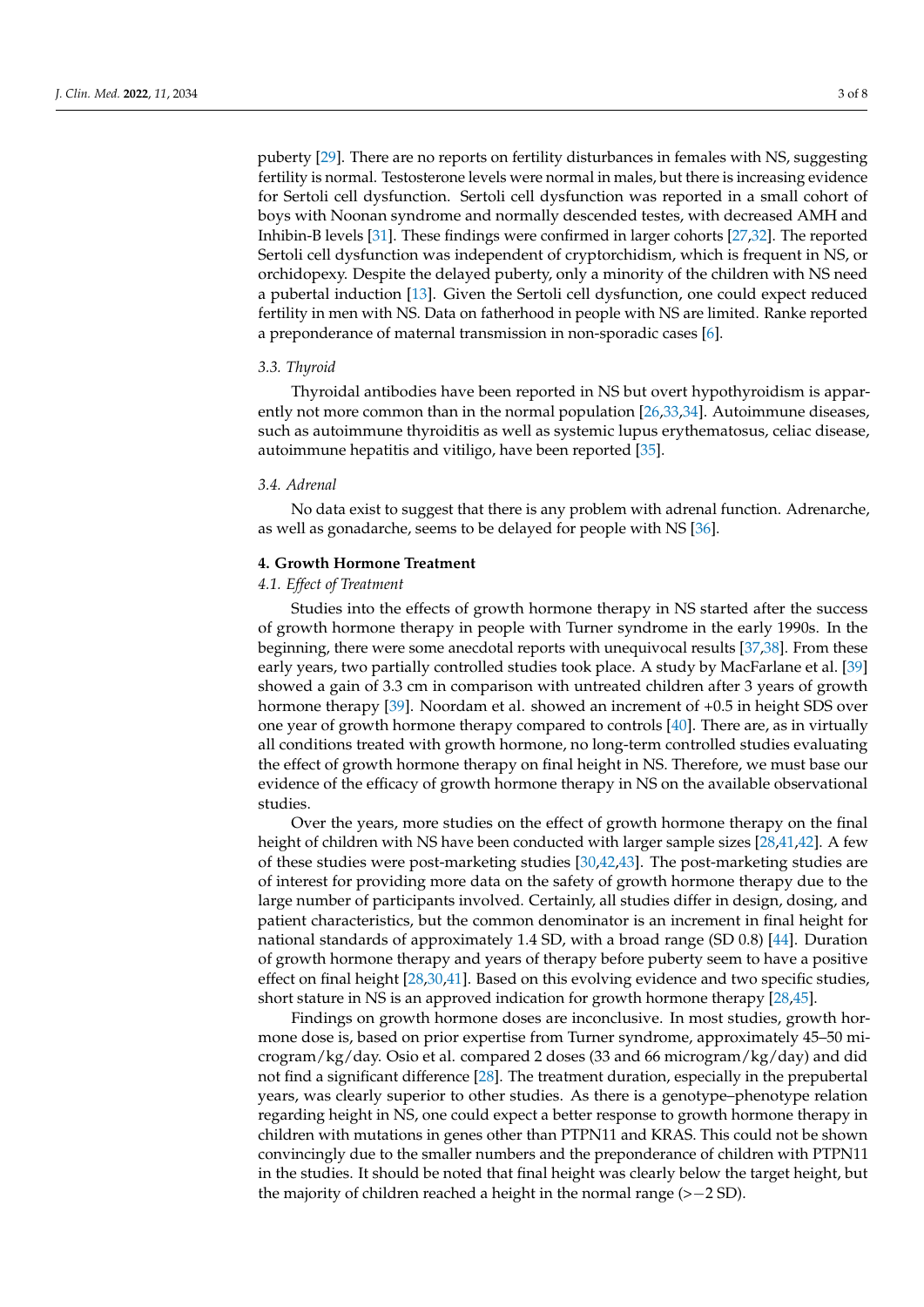# *4.2. Adverse Events and Safety*

From the available studies and reports on growth hormone therapy for NS, the findings on adverse effects and complications are reassuring. Non-serious adverse events, which may be encountered during growth hormone therapy, such as headaches, pain or erythema at the injection site, are not frequently reported [\[30](#page-6-3)[,42\]](#page-6-15). Scoliosis is reported as it is presumably more prevalent in NS as compared to other conditions. Two areas of interest include cardiovascular complications and neoplasms given that cardiac malformations are prevalent in NS and people with NS have an increased risk for developing cancer.

There have been no reports of hypertrophic cardiomyopathy developing or increasing during growth hormone therapy. Of note, pre-existent hypertrophic cardiomyopathy was an exclusion criterium in most studies. There are a few, personal (unreported) communications: one study included some participants with NS and hypertrophic cardiomyopathy that did not show signs of hypertrophic cardiomyopathy progression during growth hormone therapy [\[46\]](#page-6-19). Two studies specifically studied ventricular wall thickness during GH therapy without any signs of increased growth of the ventricular wall [\[16,](#page-5-15)[47\]](#page-6-20). Regardless, it is recommended to monitor ventricular wall thickness during growth hormone therapy. Growth hormone therapy is not recommended in children with mutations in genes connected to an increased risk for developing hypertrophic cardiomyopathy (RIT1 and RAF), particularly before the age of 4. This is because in most cases the hypertrophic cardiomyopathy develops before the age of 4 years [\[48\]](#page-6-21). In the large post-marketing studies previously discussed, cardiovascular complications have been reported: cardiac hypertrophy, cardiac arrhythmias and pulmonary stenosis [\[30](#page-6-3)[,49\]](#page-6-22). It was not possible to prove a connection to growth hormone therapy in these studies.

People with NS have a slightly increased risk for developing cancer compared to the general population (risk is 3.5–8 times increased) [\[50](#page-6-23)[,51\]](#page-7-0). Specific mutations in PTPN11—e.g., p.Asp61 and p.Thr73lle—are associated with an increased risk of developing juvenile chronic myelomonocytic leukemia, which is self-limiting in most cases but can develop into acute myeloid leukemia [\[52\]](#page-7-1). Other more frequently observed malignancies in Noonan syndrome are brain tumors and neuroblastoma. Increased growth or development of brain tumors have been reported in some studies [\[42](#page-6-15)[,53](#page-7-2)[,54\]](#page-7-3). Still, the incidence of these events could be compatible with the increased risk for developing cancer in NS. To summarize, there is no evidence for an increased risk of developing cancer during growth hormone therapy in NS, but there is also no proof that this risk in absent. This question is not confined to NS but is also an issue in other conditions treated with growth hormone. There remains a lack of evidence from studies in the given conditions that cancer risk is increased during growth hormone therapy [\[55\]](#page-7-4). Growth hormone therapy in children with specific mutations known to increase risk for developing leukemia is not recommended before the age of 5 years, as this is the period when they are at risk for developing leukemia [\[56\]](#page-7-5).

#### **5. Discussion**

Endocrine features in NS are confined to disturbances in the growth hormone–IGF-1 axis and to delayed puberty, leading to short stature in most children with NS during the growth phase and in adult life. The etiology of short stature is multifactorial, with the short-term effect of delayed bone maturation and the long-term effects of disturbances at the level of the hypothalamus (secretion), in the growth hormone signaling pathway (resistance) and at the growth plate (decreased growth potential). Available evidence favors a significant effect of GH therapy on adult height for patients with NS without significant side effects. Therefore, observations of growth in children with NS are necessary, and evaluations for secondary growth disorders are recommended in case of a declining growth curve or growth below the third centile (national standards). If other causes have been excluded and IGF-1 levels are very low, (below 2SDS) growth hormone testing is still recommended. Given that a clear relation of growth response to growth hormone secretory capacity is lacking, one could argue that growth hormone testing is not necessary. Still, very low IGF-1 levels warrant this evaluation in order to exclude pituitary disease.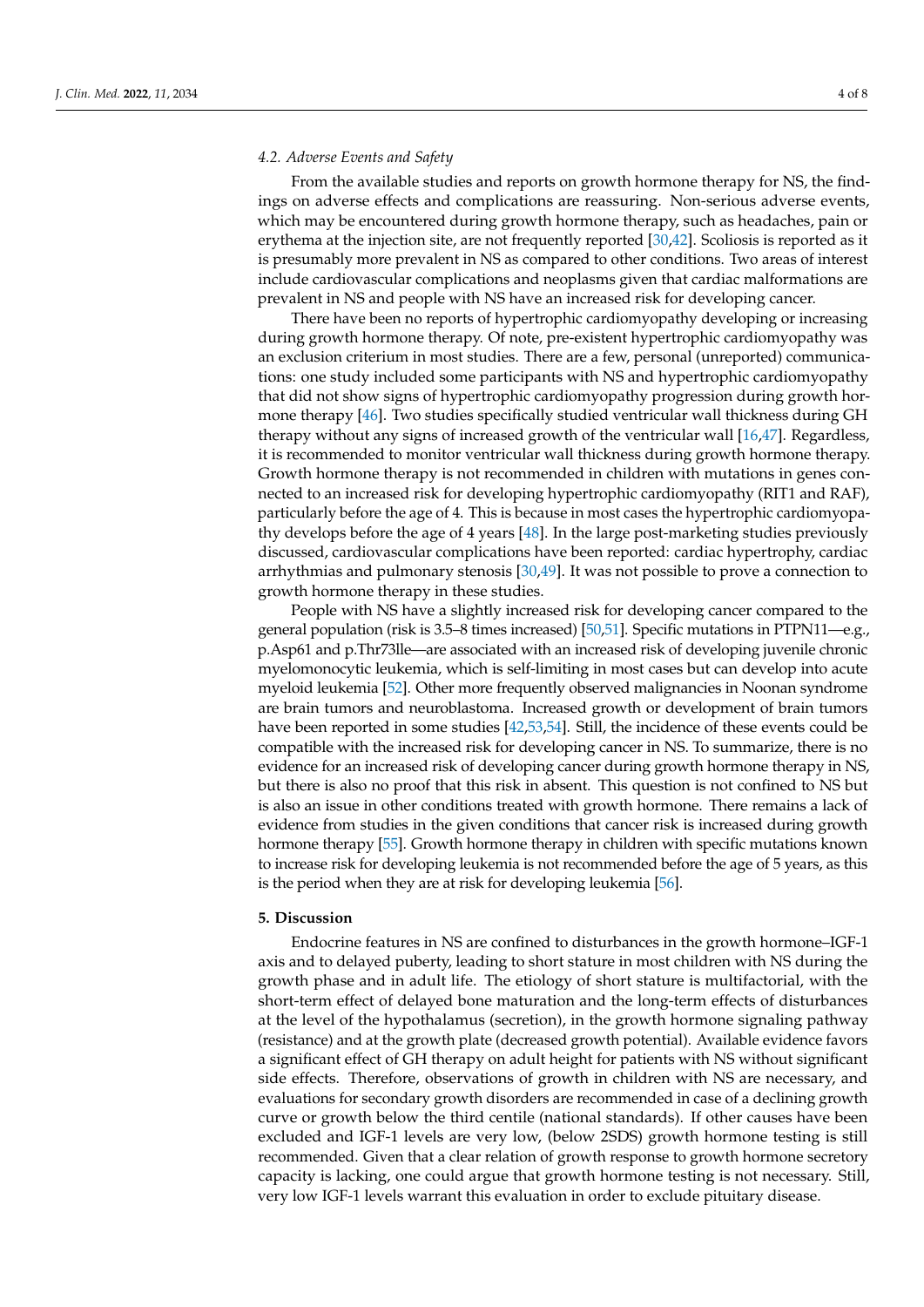We believe growth hormone therapy should be discussed with all children with NS and their families. The appropriate age for starting growth hormone therapy is the age of four years in most children, although extremely short stature can be a reason to start earlier. On the other hand, it has been suggested to start growth hormone therapy after the age of five years, as hypertrophic cardiomyopathy mostly develops before this age. However, despite being very rare, children older than five years of age are not completely protected from this condition, as a few cases of hypertrophic cardiomyopathy developing after growth hormone therapy have been observed in children with NS at 6–8 years of age (Dahlgren, personal communication). Despite this, it is not recommended to postpone growth hormone therapy as prepubertal years are very important for the effect on final height. Based on the studies reported, a typical growth hormone dose would be around 50 microgram/kg/day. A minority of young prepubertal children with low IGF-1 and abnormal growth hormone test results should instead be started with 33 microgram/kg/day. Exclusion criteria are specific mutations in PTPN1 connected to leukemia and mutations in genes connected to the development of hypertrophic cardiomyopathy (e.g., RIT1).

The fact that these specific mutations have consequences for potential complications implies that genotyping is necessary prior to GH therapy. Follow-up during GH therapy should consist of the normal laboratory tests performed during growth hormone therapy in other conditions. Additionally, monitoring with cardiac ultrasound for potential effects on the heart should be performed with minimal frequency during the first years of growth hormone therapy. Given the low a priori chance of developing cancer, surveillance is not recommended. In some boys, it can be necessary to induce puberty for psychosocial reasons when the burden becomes too great. Typically, one would induce puberty with a short course of testosterone (six intramuscular injections of 50–100 mg monthly).

As the total number of children with NS treated with growth hormone is still relatively low and there are questions to be solved, careful monitoring of the therapy and, ideally, pooling the data in a nationwide registry is recommended. Only in this way will be able to confirm that growth hormone therapy is safe for the heart, cancer development and metabolic effects. In addition, genotype response relations can be investigated, enabling specific counselling of children and their parents. Further elucidation on the mechanisms determining the diminished growth of children with NS as well as exploring possible novel therapies with small molecules e.g., modulating the RAS-map kinase pathway, is imperative.

### **6. Conclusions**

Short stature is frequent in NS. The etiology is multifactorial and only partly explained by disturbed growth hormone secretion and growth hormone resistance. Growth hormone therapy improved final height within the normal range in most children with NS. There are no clear indications that growth hormone therapy is not safe for NS. Further data on the effect of GH therapy related to genotype and on the safety of treatment are needed.

**Author Contributions:** Conceptualization, C.N. and J.D.; investigation, C.N. and J.D.; writing original draft preparation, C.N.; writing—review and editing, C.N. and J.D.; visualization, C.N and J.D. All authors have read and agreed to the published version of the manuscript.

**Funding:** This research received no external funding.

**Institutional Review Board Statement:** Not applicable.

**Informed Consent Statement:** Not applicable.

**Data Availability Statement:** Not applicable.

**Conflicts of Interest:** C.N. declares no conflict of interest. J.D. has received speakers' honoraria from Novo Nordisk.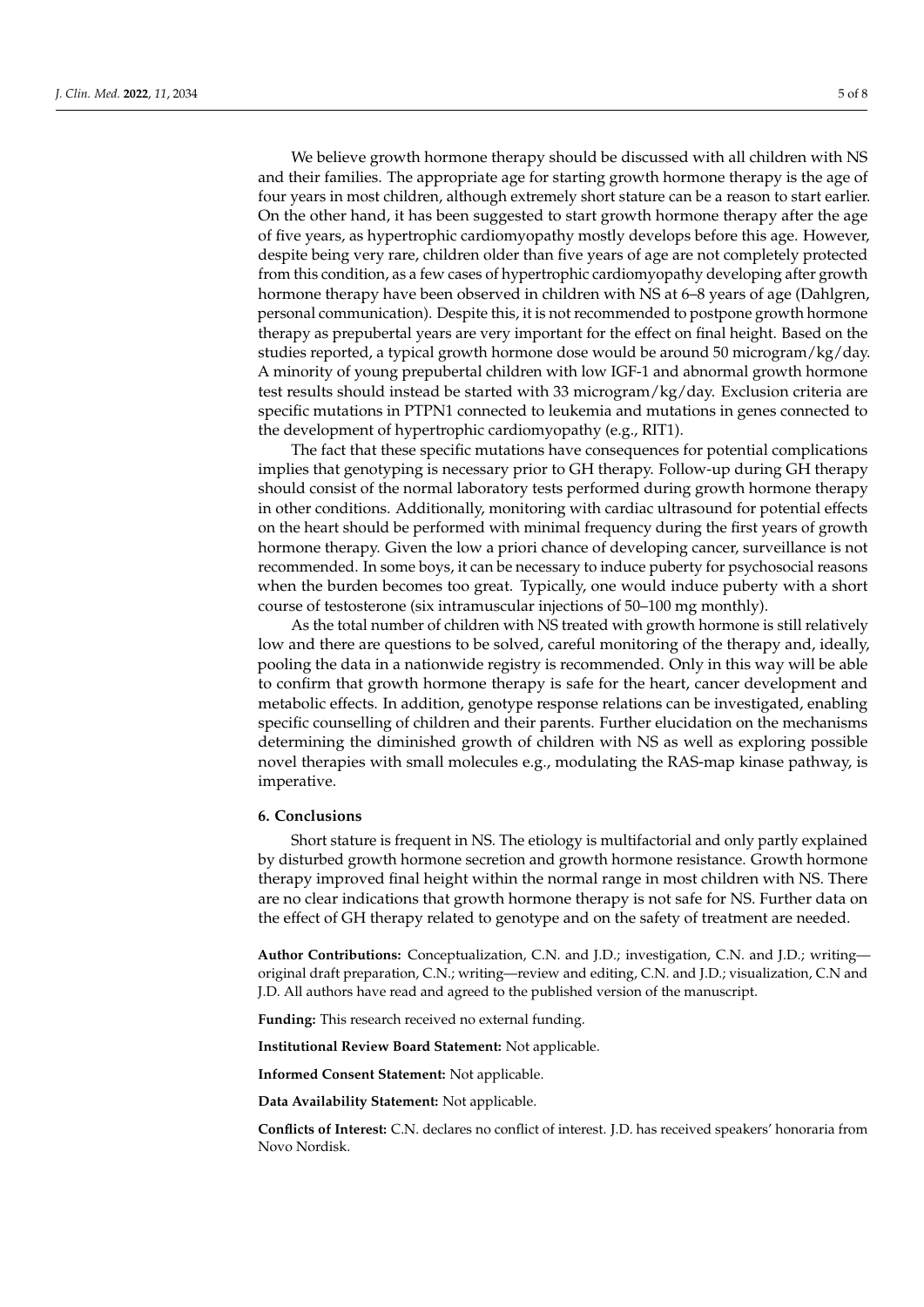## **References**

- <span id="page-5-0"></span>1. Mendez, H.M.; Opitz, J.M. Noonan syndrome: A review. *Am. J. Med. Genet.* **1985**, *21*, 493–506. [\[CrossRef\]](http://doi.org/10.1002/ajmg.1320210312) [\[PubMed\]](http://www.ncbi.nlm.nih.gov/pubmed/3895929)
- <span id="page-5-1"></span>2. Allanson, J.E. Noonan syndrome. *J. Med. Genet.* **1987**, *24*, 9–13. [\[CrossRef\]](http://doi.org/10.1136/jmg.24.1.9) [\[PubMed\]](http://www.ncbi.nlm.nih.gov/pubmed/3543368)
- <span id="page-5-2"></span>3. Noonan, J.A. Noonan syndrome. An update and review for the primary pediatrician. *Clin. Pediatr.* **1994**, *33*, 548–555. [\[CrossRef\]](http://doi.org/10.1177/000992289403300907) [\[PubMed\]](http://www.ncbi.nlm.nih.gov/pubmed/8001324)
- <span id="page-5-3"></span>4. Liao, J.; Mehta, L. Molecular Genetics of Noonan Syndrome and RASopathies. *Pediatr. Endocrinol. Rev.* **2019**, *16*, 435–446. [\[CrossRef\]](http://doi.org/10.17458/per.vol16.2019.lm.molecularnoonan)
- <span id="page-5-4"></span>5. Witt, D.R.; Keena, B.A.; Hall, J.G.; Allanson, J.E. Growth curves for height in Noonan syndrome. *Clin. Genet.* **1986**, *30*, 150–153. [\[CrossRef\]](http://doi.org/10.1111/j.1399-0004.1986.tb00587.x)
- <span id="page-5-5"></span>6. Ranke, M.B.; Heidemann, P.; Knupfer, C.; Enders, H.; Schmaltz, A.A.; Bierich, J.R. Noonan syndrome: Growth and clinical manifestations in 144 cases. *Eur. J. Pediatr.* **1988**, *148*, 220–227. [\[CrossRef\]](http://doi.org/10.1007/BF00441408)
- <span id="page-5-6"></span>7. Cessans, C.; Ehlinger, V.; Arnaud, C.; Yart, A.; Capri, Y.; Barat, P.; Cammas, B.; Lacombe, D.; Coutant, R.; David, A.; et al. Growth patterns of patients with Noonan syndrome: Correlation with age and genotype. *Eur. J. Endocrinol.* **2016**, *174*, 641–650. [\[CrossRef\]](http://doi.org/10.1530/EJE-15-0922)
- <span id="page-5-7"></span>8. Malaquias, A.C.; Brasil, A.S.; Pereira, A.C.; Arnhold, I.J.; Mendonca, B.B.; Bertola, D.R.; Jorge, A.A. Growth standards of patients with Noonan and Noonan-like syndromes with mutations in the RAS/MAPK pathway. *Am. J. Med. Genet. A* **2012**, *158A*, 2700–2706. [\[CrossRef\]](http://doi.org/10.1002/ajmg.a.35519)
- <span id="page-5-8"></span>9. Croonen, E.A.; Draaisma, J.M.T.; van der Burgt, I.; Roeleveld, N.; Noordam, C. First-year growth in children with Noonan syndrome: Associated with feeding problems? *Am. J. Med. Genet. A* **2018**, *176*, 951–958. [\[CrossRef\]](http://doi.org/10.1002/ajmg.a.38649)
- <span id="page-5-9"></span>10. Araki, T.; Mohi, M.G.; Ismat, F.A.; Bronson, R.T.; Williams, I.R.; Kutok, J.L.; Yang, W.; Pao, L.I.; Gilliland, D.G.; Epstein, J.A.; et al. Mouse model of Noonan syndrome reveals cell type- and gene dosage-dependent effects of Ptpn11 mutation. *Nat. Med.* **2004**, *10*, 849–857. [\[CrossRef\]](http://doi.org/10.1038/nm1084)
- <span id="page-5-10"></span>11. Noonan, J.A.; Raaijmakers, R.; Hall, B.D. Adult height in Noonan syndrome. *Am. J. Med. Genet. A* **2003**, *123A*, 68–71. [\[CrossRef\]](http://doi.org/10.1002/ajmg.a.20502) [\[PubMed\]](http://www.ncbi.nlm.nih.gov/pubmed/14556249)
- <span id="page-5-11"></span>12. Binder, G.; Grathwol, S.; von Loeper, K.; Blumenstock, G.; Kaulitz, R.; Freiberg, C.; Webel, M.; Lissewski, C.; Zenker, M.; Paul, T. Health and quality of life in adults with Noonan syndrome. *J. Pediatr.* **2012**, *161*, 501–505.e1. [\[CrossRef\]](http://doi.org/10.1016/j.jpeds.2012.02.043) [\[PubMed\]](http://www.ncbi.nlm.nih.gov/pubmed/22494877)
- <span id="page-5-12"></span>13. Shaw, A.C.; Kalidas, K.; Crosby, A.H.; Jeffery, S.; Patton, M.A. The natural history of Noonan syndrome: A long-term follow-up study. *Arch. Dis. Child.* **2007**, *92*, 128–132. [\[CrossRef\]](http://doi.org/10.1136/adc.2006.104547) [\[PubMed\]](http://www.ncbi.nlm.nih.gov/pubmed/16990350)
- <span id="page-5-13"></span>14. Ranke, M.B. Noonan syndrome: Growth to growth hormone—The experience of observational studies. *Horm. Res.* **2009**, *72* (Suppl. 2), 36–40. [\[CrossRef\]](http://doi.org/10.1159/000243777)
- <span id="page-5-14"></span>15. Romano, A.A.; Blethen, S.L.; Dana, K.; Noto, R.A. Growth hormone treatment in Noonan syndrome: The National Cooperative Growth Study experience. *J. Pediatr.* **1996**, *128 Pt 2*, S18–S21. [\[CrossRef\]](http://doi.org/10.1016/S0022-3476(96)70005-7)
- <span id="page-5-15"></span>16. Cotterill, A.M.; McKenna, W.J.; Brady, A.F.; Sharland, M.; Elsawi, M.; Yamada, M.; Camacho-Hubner, C.; Kelnar, C.J.; Dunger, D.B.; Patton, M.A.; et al. The short-term effects of growth hormone therapy on height velocity and cardiac ventricular wall thickness in children with Noonan's syndrome. *J. Clin. Endocrinol. Metab.* **1996**, *81*, 2291–2297. [\[CrossRef\]](http://doi.org/10.1210/jcem.81.6.8964866)
- <span id="page-5-16"></span>17. Noordam, C.; van der Burgt, I.; Sweep, C.G.; Delemarre-van de Waal, H.A.; Sengers, R.C.; Otten, B.J. Growth hormone (GH) secretion in children with Noonan syndrome: Frequently abnormal without consequences for growth or response to GH treatment. *Clin. Endocrinol.* **2001**, *54*, 53–59. [\[CrossRef\]](http://doi.org/10.1046/j.1365-2265.2001.01188.x)
- <span id="page-5-17"></span>18. Dahlgren, J.; Albertsson-Wikland, K. GH Responsiveness in Children With Noonan Syndrome Compared to Turner Syndrome. *Front. Endocrinol.* **2021**, *12*, 737893. [\[CrossRef\]](http://doi.org/10.3389/fendo.2021.737893)
- <span id="page-5-18"></span>19. Binder, G.; Neuer, K.; Ranke, M.B.; Wittekindt, N.E. PTPN11 mutations are associated with mild growth hormone resistance in individuals with Noonan syndrome. *J. Clin. Endocrinol. Metab.* **2005**, *90*, 5377–5381. [\[CrossRef\]](http://doi.org/10.1210/jc.2005-0995)
- <span id="page-5-19"></span>20. Limal, J.M.; Parfait, B.; Cabrol, S.; Bonnet, D.; Leheup, B.; Lyonnet, S.; Vidaud, M.; Le Bouc, Y. Noonan syndrome: Relationships between genotype, growth, and growth factors. *J. Clin. Endocrinol. Metab.* **2006**, *91*, 300–306. [\[CrossRef\]](http://doi.org/10.1210/jc.2005-0983)
- <span id="page-5-20"></span>21. Gualtieri, A.; Kyprianou, N.; Gregory, L.C.; Vignola, M.L.; Nicholson, J.G.; Tan, R.; Inoue, S.I.; Scagliotti, V.; Casado, P.; Blackburn, J.; et al. Activating mutations in BRAF disrupt the hypothalamo-pituitary axis leading to hypopituitarism in mice and humans. *Nat. Commun.* **2021**, *12*, 2028. [\[CrossRef\]](http://doi.org/10.1038/s41467-021-21712-4) [\[PubMed\]](http://www.ncbi.nlm.nih.gov/pubmed/33795686)
- <span id="page-5-21"></span>22. Bertelloni, S.; Baroncelli, G.I.; Dati, E.; Ghione, S.; Baldinotti, F.; Toschi, B.; Simi, P. IGF-I generation test in prepubertal children with Noonan syndrome due to mutations in the PTPN11 gene. *Hormones* **2013**, *12*, 86–92. [\[CrossRef\]](http://doi.org/10.1007/BF03401289) [\[PubMed\]](http://www.ncbi.nlm.nih.gov/pubmed/23624134)
- <span id="page-5-22"></span>23. De Rocca Serra-Nedelec, A.; Edouard, T.; Treguer, K.; Tajan, M.; Araki, T.; Dance, M.; Mus, M.; Montagner, A.; Tauber, M.; Salles, J.P.; et al. Noonan syndrome-causing SHP2 mutants inhibit insulin-like growth factor 1 release via growth hormone-induced ERK hyperactivation, which contributes to short stature. *Proc. Natl. Acad. Sci. USA* **2012**, *109*, 4257–4262. [\[CrossRef\]](http://doi.org/10.1073/pnas.1119803109) [\[PubMed\]](http://www.ncbi.nlm.nih.gov/pubmed/22371576)
- <span id="page-5-23"></span>24. Bauler, T.J.; Kamiya, N.; Lapinski, P.E.; Langewisch, E.; Mishina, Y.; Wilkinson, J.E.; Feng, G.S.; King, P.D. Development of severe skeletal defects in induced SHP-2-deficient adult mice: A model of skeletal malformation in humans with SHP-2 mutations. *Dis. Model. Mech.* **2011**, *4*, 228–239. [\[CrossRef\]](http://doi.org/10.1242/dmm.006130) [\[PubMed\]](http://www.ncbi.nlm.nih.gov/pubmed/21068439)
- <span id="page-5-24"></span>25. Tajan, M.; Pernin-Grandjean, J.; Beton, N.; Gennero, I.; Capilla, F.; Neel, B.G.; Araki, T.; Valet, P.; Tauber, M.; Salles, J.P.; et al. Noonan syndrome-causing SHP2 mutants impair ERK-dependent chondrocyte differentiation during endochondral bone growth. *Hum. Mol. Genet.* **2018**, *27*, 2276–2289. [\[CrossRef\]](http://doi.org/10.1093/hmg/ddy133)
- <span id="page-5-25"></span>26. Sharland, M.; Burch, M.; McKenna, W.M.; Paton, M.A. A clinical study of Noonan syndrome. *Arch. Dis. Child.* **1992**, *67*, 178–183. [\[CrossRef\]](http://doi.org/10.1136/adc.67.2.178)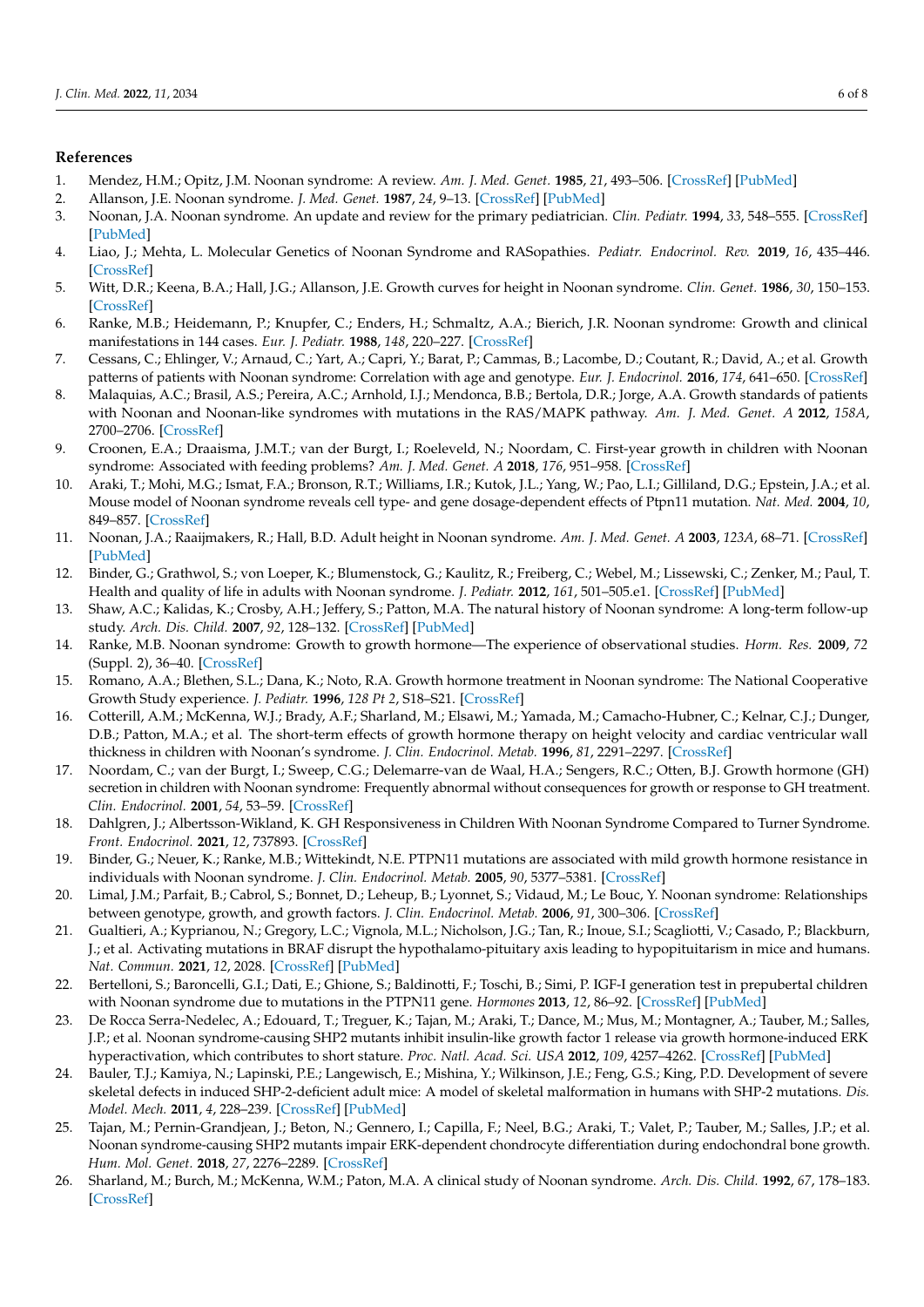- <span id="page-6-0"></span>27. Moniez, S.; Pienkowski, C.; Lepage, B.; Hamdi, S.; Daudin, M.; Oliver, I.; Jouret, B.; Cartault, A.; Diene, G.; Verloes, A.; et al. Noonan syndrome males display Sertoli cell-specific primary testicular insufficiency. *Eur. J. Endocrinol.* **2018**, *179*, 409–418. [\[CrossRef\]](http://doi.org/10.1530/EJE-18-0582)
- <span id="page-6-1"></span>28. Osio, D.; Dahlgren, J.; Wikland, K.A.; Westphal, O. Improved final height with long-term growth hormone treatment in Noonan syndrome. *Acta Paediatr.* **2005**, *94*, 1232–1237. [\[CrossRef\]](http://doi.org/10.1111/j.1651-2227.2005.tb02081.x)
- <span id="page-6-2"></span>29. Rezende, R.C.; Noronha, R.M.; Keselman, A.; Quedas, E.P.S.; Dantas, N.C.B.; Andrade, N.L.M.; Bertola, D.R.; Malaquias, A.C.; Jorge, A.A.L. Delayed puberty phenotype observed in Noonan syndrome is more pronounced in girls than boys. *Horm. Res. Paediatr.* **2022**. [\[CrossRef\]](http://doi.org/10.1159/000522670)
- <span id="page-6-3"></span>30. Romano, A.A.; Dana, K.; Bakker, B.; Davis, D.A.; Hunold, J.J.; Jacobs, J.; Lippe, B. Growth response, near-adult height, and patterns of growth and puberty in patients with noonan syndrome treated with growth hormone. *J. Clin. Endocrinol. Metab.* **2009**, *94*, 2338–2344. [\[CrossRef\]](http://doi.org/10.1210/jc.2008-2094)
- <span id="page-6-4"></span>31. Marcus, K.A.; Sweep, C.G.; van der Burgt, I.; Noordam, C. Impaired Sertoli cell function in males diagnosed with Noonan syndrome. *J. Pediatr. Endocrinol. Metab.* **2008**, *21*, 1079–1084. [\[CrossRef\]](http://doi.org/10.1515/JPEM.2008.21.11.1079) [\[PubMed\]](http://www.ncbi.nlm.nih.gov/pubmed/19189703)
- <span id="page-6-5"></span>32. Ankarberg-Lindgren, C.; Westphal, O.; Dahlgren, J. Testicular size development and reproductive hormones in boys and adult males with Noonan syndrome: A longitudinal study. *Eur. J. Endocrinol.* **2011**, *165*, 137–144. [\[CrossRef\]](http://doi.org/10.1530/EJE-11-0092) [\[PubMed\]](http://www.ncbi.nlm.nih.gov/pubmed/21551165)
- <span id="page-6-6"></span>33. Vesterhus, P.; Aarskog, D. Noonan's syndrome and autoimmune thyroiditis. *J. Pediatr.* **1973**, *83*, 237–240. [\[CrossRef\]](http://doi.org/10.1016/S0022-3476(73)80482-2)
- <span id="page-6-7"></span>34. Svensson, J.; Carlsson, A.; Ericsson, U.B.; Westphal, O.; Ivarsson, S.A. Noonan's syndrome and autoimmune diseases. *J. Pediatr. Endocrinol. Metab.* **2003**, *16*, 217–218. [\[CrossRef\]](http://doi.org/10.1515/JPEM.2003.16.2.217)
- <span id="page-6-8"></span>35. Quaio, C.R.; Carvalho, J.F.; da Silva, C.A.; Bueno, C.; Brasil, A.S.; Pereira, A.C.; Jorge, A.A.; Malaquias, A.C.; Kim, C.A.; Bertola, D.R. Autoimmune disease and multiple autoantibodies in 42 patients with RASopathies. *Am. J. Med. Genet. A* **2012**, *158A*, 1077–1082. [\[CrossRef\]](http://doi.org/10.1002/ajmg.a.35290)
- <span id="page-6-9"></span>36. Kelnar, C.J. Noonan syndrome: The hypothalamo-adrenal and hypothalamo-gonadal axes. *Horm. Res.* **2009**, *72* (Suppl. 2), 24–30. [\[CrossRef\]](http://doi.org/10.1159/000243775)
- <span id="page-6-10"></span>37. Cianfarani, S.; Spadoni, G.L.; Finocchi, G.; Ravet, P.; Costa, F.; Papa, M.; Scire, G.; Manca Bitti, M.L.; Boscherini, B. Treatment with growth hormone (GH) in 3 cases of Noonan syndrome. *Minerva Pediatr.* **1987**, *39*, 281–284.
- <span id="page-6-11"></span>38. Municchi, G.; Pasquino, A.M.; Pucarelli, I.; Cianfarani, S.; Passeri, F. Growth hormone treatment in Noonan syndrome: Report of four cases who reached final height. *Horm. Res.* **1995**, *44*, 164–167. [\[CrossRef\]](http://doi.org/10.1159/000184618)
- <span id="page-6-12"></span>39. MacFarlane, C.E.; Brown, D.C.; Johnston, L.B.; Patton, M.A.; Dunger, D.B.; Savage, M.O.; McKenna, W.J.; Kelnar, C.J. Growth hormone therapy and growth in children with Noonan's syndrome: Results of 3 years' follow-up. *J. Clin. Endocrinol. Metab.* **2001**, *86*, 1953–1956. [\[CrossRef\]](http://doi.org/10.1210/jcem.86.5.7468)
- <span id="page-6-13"></span>40. Noordam, C.; Van der Burgt, I.; Sengers, R.C.; Delemarre-van de Waal, H.A.; Otten, B.J. Growth hormone treatment in children with Noonan's syndrome: Four year results of a partly controlled trial. *Acta Paediatr.* **2001**, *90*, 889–894.
- <span id="page-6-14"></span>41. Noordam, C.; Peer, P.G.; Francois, I.; De Schepper, J.; van den Burgt, I.; Otten, B.J. Long-term GH treatment improves adult height in children with Noonan syndrome with and without mutations in protein tyrosine phosphatase, non-receptor-type 11. *Eur. J. Endocrinol.* **2008**, *159*, 203–208. [\[CrossRef\]](http://doi.org/10.1530/EJE-08-0413) [\[PubMed\]](http://www.ncbi.nlm.nih.gov/pubmed/18562489)
- <span id="page-6-15"></span>42. Rohrer, T.R.; Abuzzahab, J.; Backeljauw, P.; Birkegard, A.C.; Blair, J.; Dahlgren, J.; Juliusson, P.B.; Ostrow, V.; Pietropoli, A.; Polak, M.; et al. Long-Term Effectiveness and Safety of Childhood Growth Hormone Treatment in Noonan Syndrome. *Horm. Res. Paediatr.* **2020**, *93*, 380–395. [\[CrossRef\]](http://doi.org/10.1159/000512429) [\[PubMed\]](http://www.ncbi.nlm.nih.gov/pubmed/33440388)
- <span id="page-6-16"></span>43. Raaijmakers, R.; Noordam, C.; Karagiannis, G.; Gregory, J.W.; Hertel, N.T.; Sipila, I.; Otten, B.J. Response to growth hormone treatment and final height in Noonan syndrome in a large cohort of patients in the KIGS database. *J. Pediatr. Endocrinol. Metab.* **2008**, *21*, 267–273. [\[CrossRef\]](http://doi.org/10.1515/JPEM.2008.21.3.267) [\[PubMed\]](http://www.ncbi.nlm.nih.gov/pubmed/18540254)
- <span id="page-6-17"></span>44. Giacomozzi, C.; Deodati, A.; Shaikh, M.G.; Ahmed, S.F.; Cianfarani, S. The impact of growth hormone therapy on adult height in noonan syndrome: A systematic review. *Horm. Res. Paediatr.* **2015**, *83*, 167–176. [\[CrossRef\]](http://doi.org/10.1159/000371635) [\[PubMed\]](http://www.ncbi.nlm.nih.gov/pubmed/25721697)
- <span id="page-6-18"></span>45. Ozono, K.; Ogata, T.; Horikawa, R.; Matsubara, Y.; Ogawa, Y.; Nishijima, K.; Yokoya, S. Efficacy and safety of two doses of Norditropin((R)) (somatropin) in short stature due to Noonan syndrome: A 2-year randomized, double-blind, multicenter trial in Japanese patients. *Endocr. J.* **2018**, *65*, 159–174. [\[CrossRef\]](http://doi.org/10.1507/endocrj.EJ17-0313)
- <span id="page-6-19"></span>46. Horikawa, R.; Ogata, T.; Matsubara, Y.; Yokoya, S.; Ogawa, Y.; Nishijima, K.; Endo, T.; Ozono, K. Long-term efficacy and safety of two doses of Norditropin((R)) (somatropin) in Noonan syndrome: A 4-year randomized, double-blind, multicenter trial in Japanese patients. *Endocr. J.* **2020**, *67*, 803–818. [\[CrossRef\]](http://doi.org/10.1507/endocrj.EJ19-0371)
- <span id="page-6-20"></span>47. Noordam, C.; Draaisma, J.M.; van den Nieuwenhof, J.; van der Burgt, I.; Otten, B.J.; Daniels, O. Effects of growth hormone treatment on left ventricular dimensions in children with Noonan's syndrome. *Horm. Res.* **2001**, *56*, 110–113. [\[CrossRef\]](http://doi.org/10.1159/000048101)
- <span id="page-6-21"></span>48. Calcagni, G.; Adorisio, R.; Martinelli, S.; Grutter, G.; Baban, A.; Versacci, P.; Digilio, M.C.; Drago, F.; Gelb, B.D.; Tartaglia, M.; et al. Clinical Presentation and Natural History of Hypertrophic Cardiomyopathy in RASopathies. *Heart Fail. Clin.* **2018**, *14*, 225–235. [\[CrossRef\]](http://doi.org/10.1016/j.hfc.2017.12.005)
- <span id="page-6-22"></span>49. Romano, A.; Kaski, J.P.; Dahlgren, J.; Kelepouris, N.; Pietropoli, A.; Rohrer, T.R.; Polak, M. Cardiovascular safety of growth hormone treatment in Noonan syndrome: Real-world evidence. *Endocr. Connect.* **2022**, *11*, e210549. [\[CrossRef\]](http://doi.org/10.1530/EC-21-0549)
- <span id="page-6-23"></span>50. Jongmans, M.C.; van der Burgt, I.; Hoogerbrugge, P.M.; Noordam, K.; Yntema, H.G.; Nillesen, W.M.; Kuiper, R.P.; Ligtenberg, M.J.; van Kessel, A.G.; van Krieken, J.H.; et al. Cancer risk in patients with Noonan syndrome carrying a PTPN11 mutation. *Eur. J. Hum. Genet.* **2011**, *19*, 870–874. [\[CrossRef\]](http://doi.org/10.1038/ejhg.2011.37)